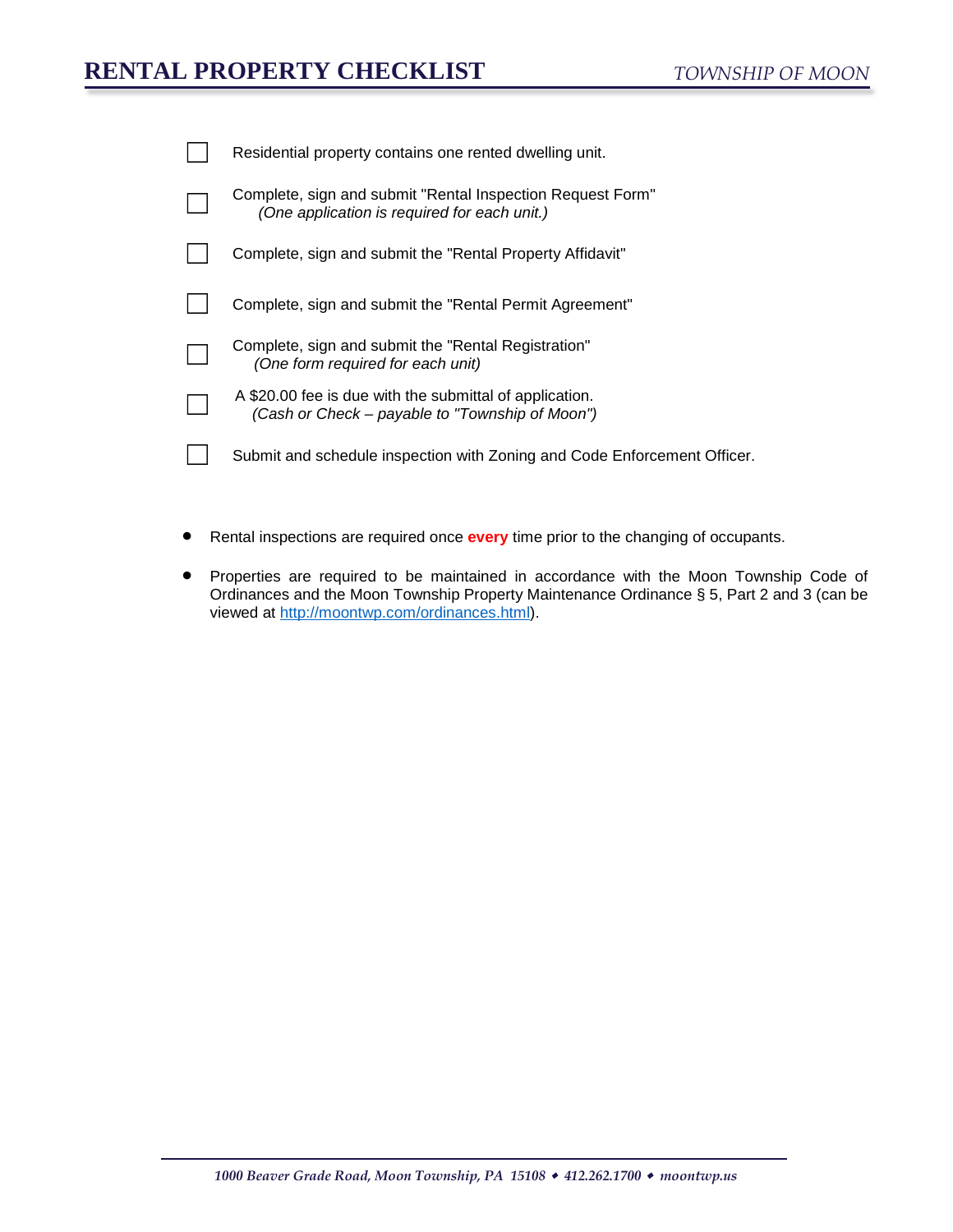Prior to occupying the dwelling unit, the Landowner, or Lessee shall be required to file an application for an inspection. The application fee is \$20.00 per unit or \$50.00 per 3-5 units and shall be filed with the Zoning and Code Enforcement Officer to request an inspection of the premises. The approved inspection is required *before* the dwelling unit is occupied.

The following are some of the requirements in the Moon Township International Property Maintenance Code. A complete description is available at [http://moontwp.com/ordinances.html.](http://moontwp.com/ordinances.html)

- Buildings shall have approved address numbers placed in a position plainly legible and visible from the street or road fronting the property. Numbers shall be a minimum of 4 inches high with a minimum stroke width of 0.5 inches.
- All sidewalks, walkways, stairs, driveways, parking spaces and similar areas shall be kept in a proper state of repair, maintained free from hazardous conditions.
- All exterior property and premises, and the interior of every structure, shall be free from any accumulation of rubbish or garbage.
- Except as provided for in other regulations, no inoperative or unlicensed motor vehicle shall be parked, kept or stored on any premises, and no vehicle shall at any time be in a be in a state of major disassembly, or in the process of being stripped or dismantled.
- All premises and exterior property shall be maintained free from weeds or plant growth in excess of 10 inches. All noxious weeds shall be prohibited.
- All accessory structures, including detached garages, fences and walls, shall be maintained structurally sound and in good repair.
- All exterior surfaces, including but not limited to, doors, door and window frames, cornices, porches, trim, balconies, decks and fences, shall be maintained in good condition. Exterior wood surfaces, other than decay-resistant woods, shall be protected from the elements and decay by painting or other protective covering or treatment. Peeling, flaking and chipped paint shall be eliminated and surfaces repainted.
- The roof and flashing shall be sound, tight and not have defects that admit rain. Roof drains, gutters and downspouts shall be maintained in good repair and free from obstructions.
- All exterior doors, door assemblies and hardware shall be maintained in good condition.
- Every window, other than a fixed window, shall be easily openable and capable of being held in position by window hardware.
- All structures and exterior property shall be kept free from rodent harborage and infestation. Where rodents are found, they shall be promptly exterminated by approved processes which will not be injurious to human health.
- All systems, devices and equipment to detect a fire, actuate an alarm, or suppress or control a fire or any combination thereof shall be maintained in an operable condition always.
- Where it is found that the electrical system in a structure constitutes a hazard to the occupants or the structure due to inadequate service, improper fusing, insufficient receptacle and lighting outlets, improper wiring or installation, deterioration or damage, or for similar reasons, the code official shall require the defects to be corrected, or eliminate the hazard.
- All plumbing fixtures shall be properly installed and maintained in working order, and shall be kept free from obstructions, leaks, and defects and so that they can perform the function for which such plumbing fixtures shall be maintained in a safe, sanitary and functional condition.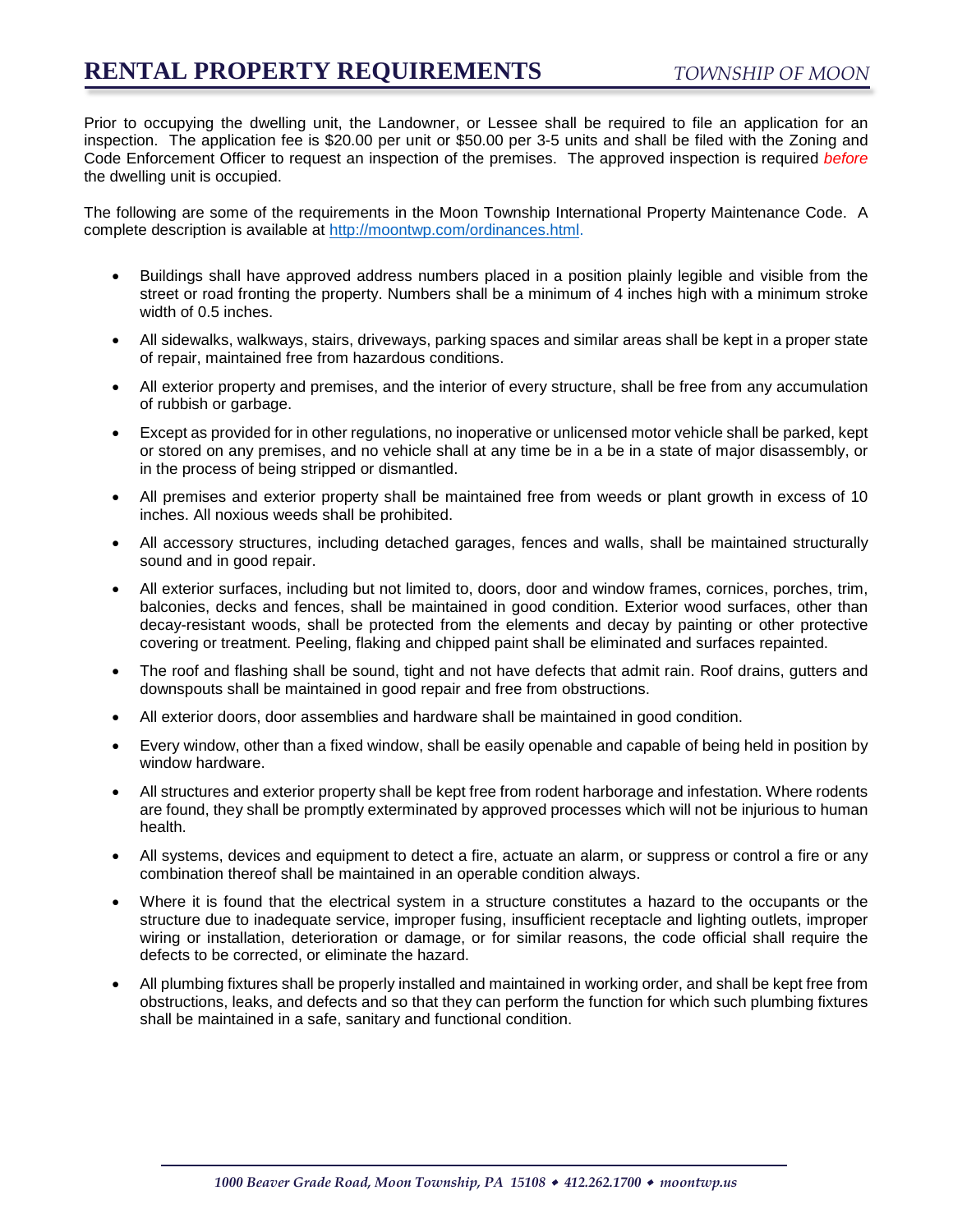

TOWNSHIP OF MOON

*412.262.1700 moontwp.us 1000 Beaver Grade Road, Moon Township, PA* **RENTAL INSPECTION** 

# **REQUEST FORM**

| Date                                  |                                                                                                                                                                                                                                |                                                                                                                                                                                                                                      | <b>Inspection Request No.</b> |           |
|---------------------------------------|--------------------------------------------------------------------------------------------------------------------------------------------------------------------------------------------------------------------------------|--------------------------------------------------------------------------------------------------------------------------------------------------------------------------------------------------------------------------------------|-------------------------------|-----------|
| Receipt No.                           |                                                                                                                                                                                                                                |                                                                                                                                                                                                                                      | <b>Permit Approved By</b>     |           |
| Inspection Address:                   | <b>Street</b>                                                                                                                                                                                                                  |                                                                                                                                                                                                                                      |                               |           |
| Subdivision:                          |                                                                                                                                                                                                                                | City                                                                                                                                                                                                                                 | Lot No.:                      | State Zip |
| Applicant's Name:                     | Name                                                                                                                                                                                                                           |                                                                                                                                                                                                                                      | Contact Phone No.             |           |
| Applicant's Address:                  | <b>Street</b>                                                                                                                                                                                                                  | City                                                                                                                                                                                                                                 |                               | State Zip |
| Owner's Name:                         | Name                                                                                                                                                                                                                           |                                                                                                                                                                                                                                      | Contact Phone No.             |           |
| Owner's Address:                      | <b>Street</b>                                                                                                                                                                                                                  | City                                                                                                                                                                                                                                 |                               | State Zip |
| Date Requested:                       |                                                                                                                                                                                                                                | Time Requested: <u>New York Charles and State and State and State and State and State and State and State and State and State and State and State and State and State and State and State and State and State and State and Stat</u> |                               |           |
| Time Inspected:                       | Site Contact Person: 2008 2009 2010 2010 21:00 21:00 21:00 21:00 21:00 21:00 21:00 21:00 21:00 21:00 21:00 21:00 21:00 21:00 21:00 21:00 21:00 21:00 21:00 21:00 21:00 21:00 21:00 21:00 21:00 21:00 21:00 21:00 21:00 21:00 2 |                                                                                                                                                                                                                                      |                               |           |
| <b>Inspection Results</b>             |                                                                                                                                                                                                                                |                                                                                                                                                                                                                                      |                               |           |
| Passed                                | Conditional                                                                                                                                                                                                                    | Partial                                                                                                                                                                                                                              |                               | Failed    |
| Not Ready                             | Violation Cleared                                                                                                                                                                                                              | <b>Reinspection Required</b>                                                                                                                                                                                                         |                               |           |
| <b>Conditions/Comments/Violations</b> |                                                                                                                                                                                                                                |                                                                                                                                                                                                                                      |                               |           |
| 1.                                    |                                                                                                                                                                                                                                |                                                                                                                                                                                                                                      |                               |           |
| 2.                                    |                                                                                                                                                                                                                                |                                                                                                                                                                                                                                      |                               |           |
| 3.                                    |                                                                                                                                                                                                                                |                                                                                                                                                                                                                                      |                               |           |
| 4.                                    |                                                                                                                                                                                                                                |                                                                                                                                                                                                                                      |                               |           |
| 5.                                    |                                                                                                                                                                                                                                |                                                                                                                                                                                                                                      |                               |           |
| 6.                                    |                                                                                                                                                                                                                                |                                                                                                                                                                                                                                      |                               |           |
| 7.                                    |                                                                                                                                                                                                                                |                                                                                                                                                                                                                                      |                               |           |
| 8.                                    |                                                                                                                                                                                                                                |                                                                                                                                                                                                                                      |                               |           |
| 9.                                    |                                                                                                                                                                                                                                |                                                                                                                                                                                                                                      |                               |           |
| 10.                                   |                                                                                                                                                                                                                                |                                                                                                                                                                                                                                      |                               |           |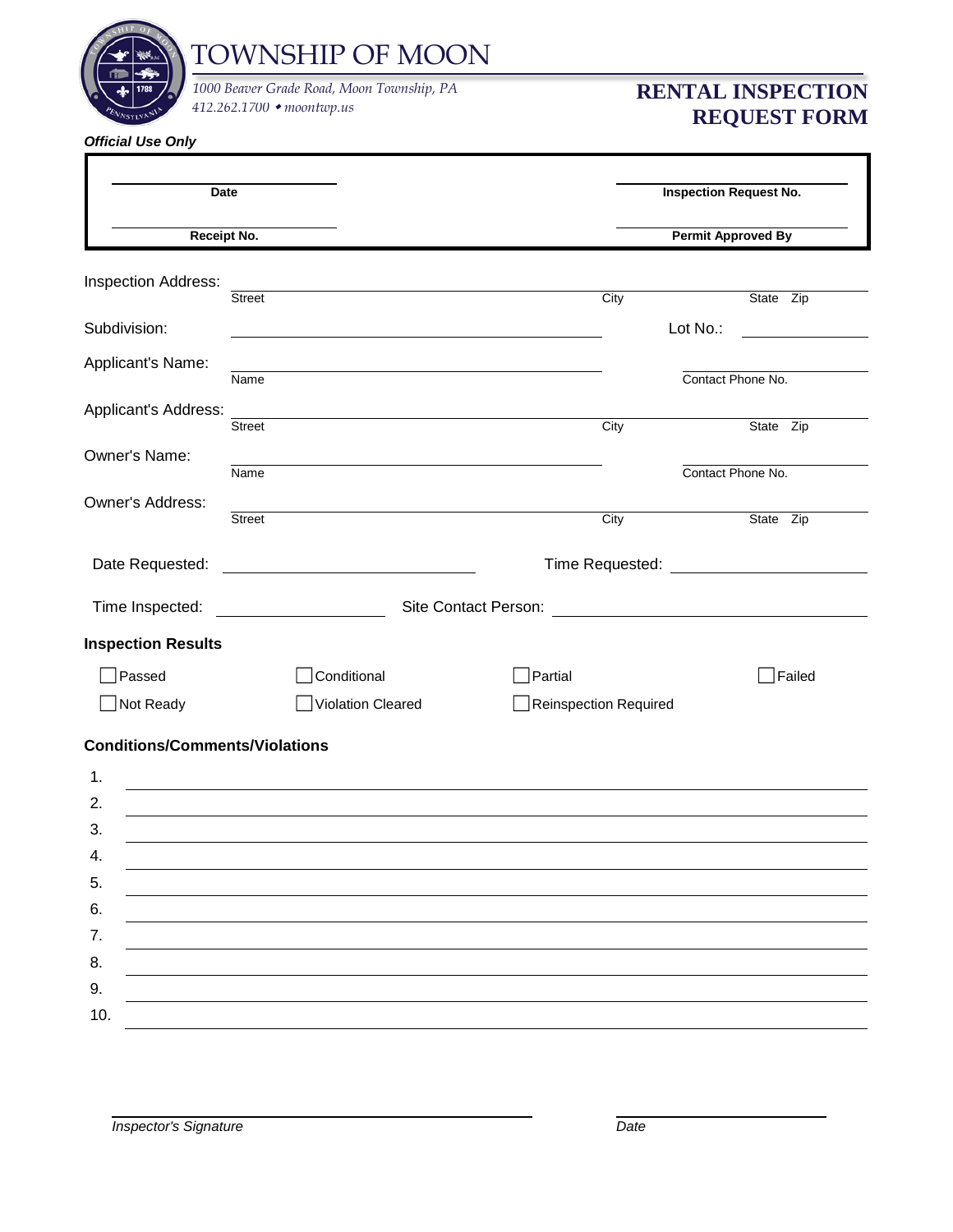## **RENTAL PROPERTY AFFIDAVIT**

As the Owner(s) or authorized agent of the rental property located at

*(Street Address)*

| in Moon Township, Pennsylvania, |                 | agree that compliance verification |
|---------------------------------|-----------------|------------------------------------|
|                                 | Title<br>(Name. |                                    |

and permanent documentation has been accomplished for the following:

- 1. Batteries for all smoke detectors in each dwelling unit are replaced and tested annually.
- 2. Smoke detectors are installed in each sleeping room, outside each separate sleeping area, and on each additional story of all dwellings, including basements.
- 3. Portable fire extinguishers are installed and are available to all occupants, and are continually maintained in proper operating condition.
- 4. One carbon monoxide detector is installed in each dwelling unit.
- 5. All required fire suppression and notification systems are installed, tested and continually maintained in proper operating condition.
- 6. 4" high street numbers are posted on the building, and each dwelling unit is identified.
- 7. Heating facilities, mechanical equipment, electrical facilities, electrical equipment and appliances are continually maintained in proper operating condition.

*Owner/Agent Signature Owner/Agent Name (Printed) Date*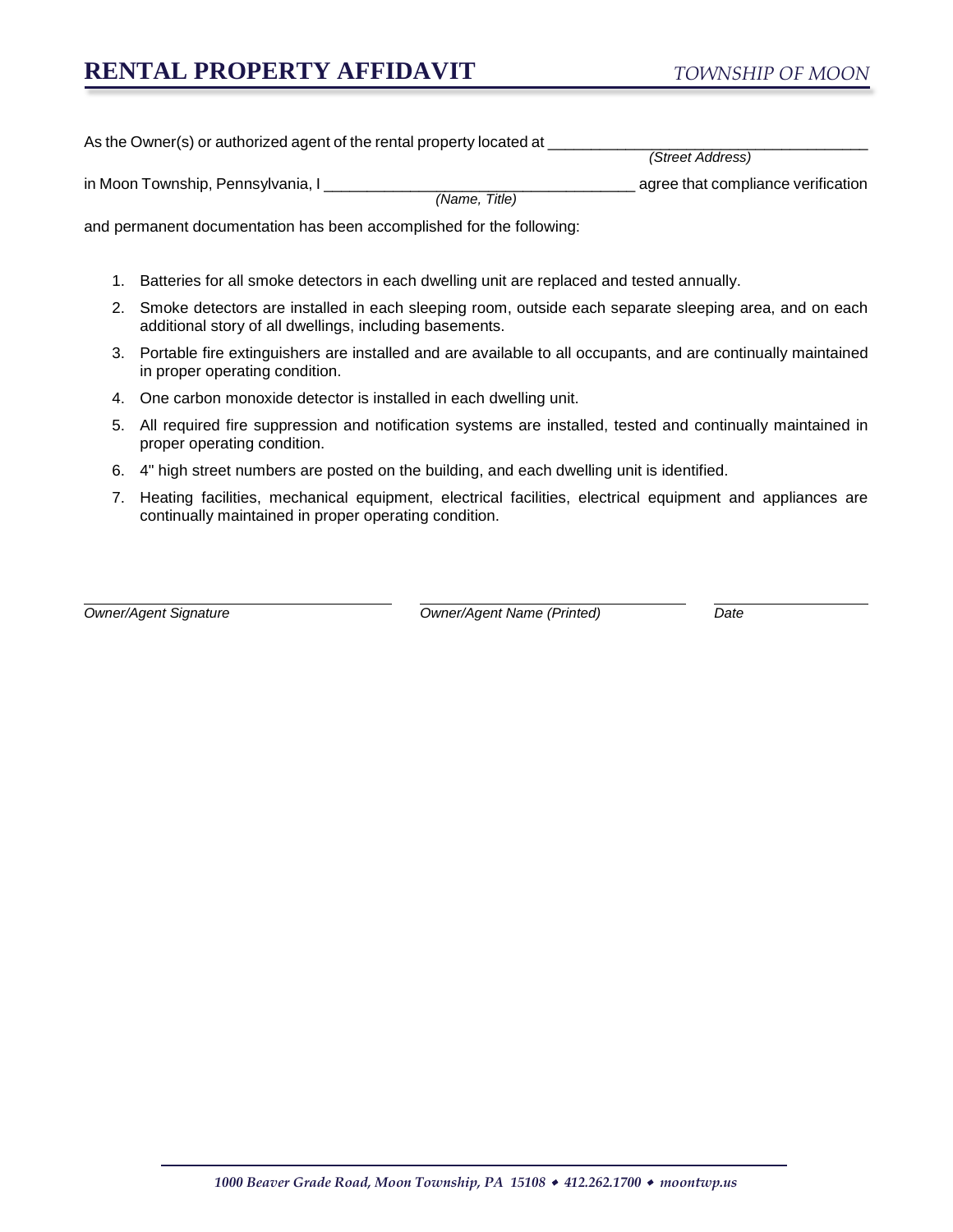In consideration of the issuance by the Township of Moon (the "Township") of a Building Permit, Zoning Permit and other permits for the property located at

and to the undersigned property Owner(s) or the Agent (the "Applicant"), the Applicant acknowledges that, in reviewing plans and specifications, in issuing permits and inspection work of the Applicant; the employees, consultants, elected or appointed official of the Township are only performing their duties to ensure compliance with the minimum requirements of the applicable ordinances of the Township and the Pennsylvania Uniform Construction Code pursuant to the police power of the Township, and are not warranting the Applicant or to any third party the quality of adequacy of the design, engineering or work of the applicant or their Agents or Contractors.

Applicant further acknowledges that although plan review and inspections will be provided, it will not be possible for the Township to review every aspect of the Applicant's design and engineering or to inspect every aspect of the Applicant's work. Accordingly, neither the Township nor any of its elected appointed officials, consultants or employees shall have any liability to the Applicant for defects or shortcomings in such design, engineering or work, even if it is alleged that such defects or shortcomings should have been discovered during the Township's review or inspection. Furthermore, the Applicant agrees to defend, hold harmless and indemnify the Township, its elected officials, consultants and employees from and against all claims, demands, actions, and causes of actions of any one or more third parties arising out of or relating to the Township's review or inspection of the Applicant's design, engineering or work done by Applicant pursuant to such permit or permits. All references in this Agreement to Applicant's design, engineering or work shall include such design, engineering and work, which is performed by the Applicant or by the Applicant's employees, agents, independent contractors, subcontractors or any other person or entities performing work pursuant to the issuance of the Building Permit, Zoning Permit and other permits by the Township.

| Owner's Signature:         |              | Date: |
|----------------------------|--------------|-------|
| Name (Printed):            |              |       |
| <b>Owner's Signature:</b>  |              | Date: |
| Name (Printed):            |              |       |
| Address of Permitted Work: |              |       |
| Permit No.:                | Date Issued: |       |